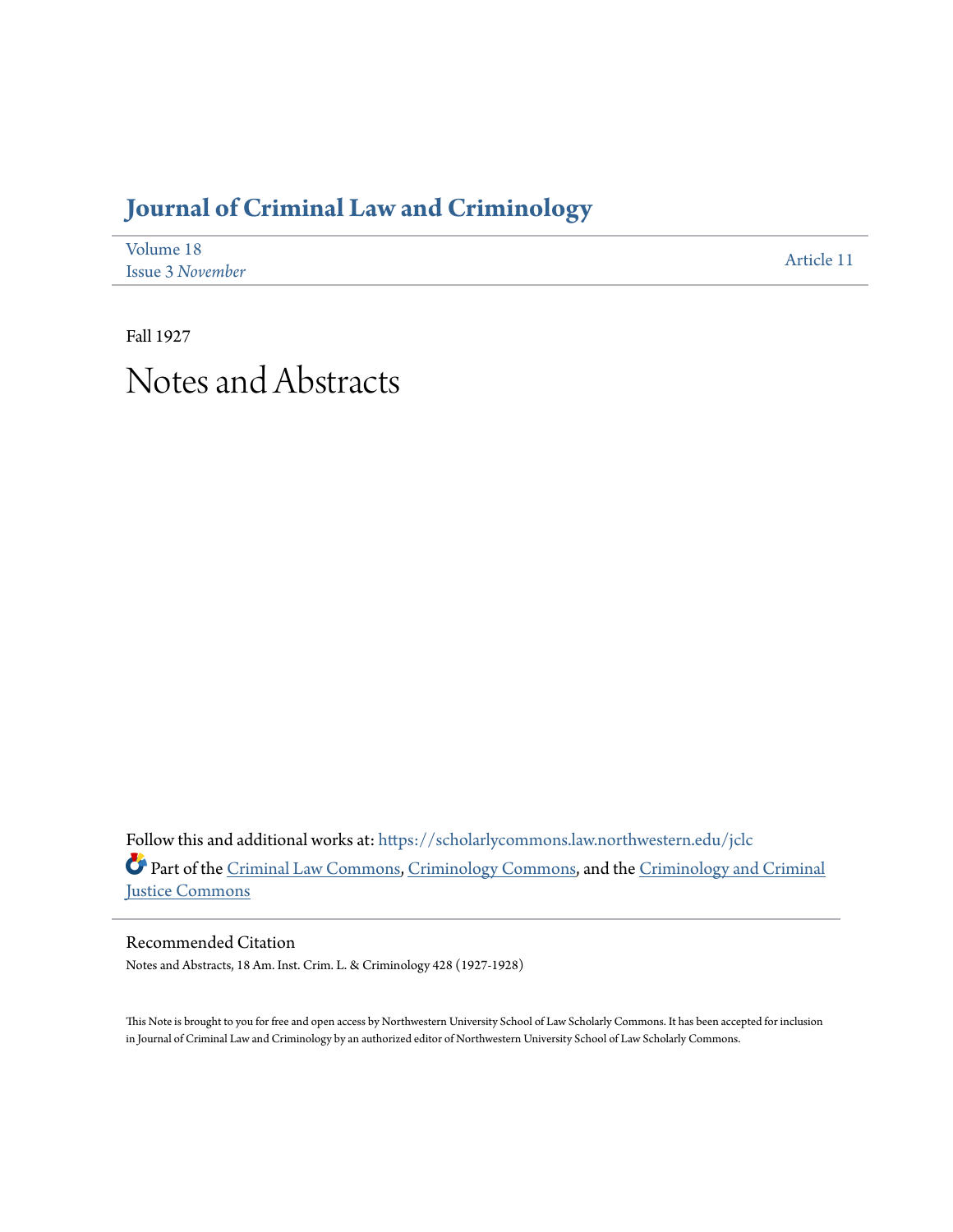## **NOTES AND** ABSTRACTS

Legal Aspects of Psychiatry.--Corrected Final Report of the Committee of the American Psychiatric Association.-Your Committee on the Legal Aspects of Psychiatry made a preliminary report at the 81st annual meeting of the Association at Richmond, Virginia, on May **15, 1925,** That report was printed in full in The American Journal of Psychiatry, Volume **5,** No. 2, October, **1925,** pages **306-311.** Careful perusal of the report is recommended to the membership.

The committee asked for a continuation which was granted. It was decided to report in writing to the entire membership certain points of agreement and disagreement with regard to the various problems outlined in the questionnaire printed in the **1925** report. Members were then asked to indicate in writing their attitude toward the various points dealt with, mailing their comments to the committee. This enabled us to make indicated revisions in the final report, corresponding to the prevalent attitude and convictions of the majority of the members of the association. This final amended report is now respectfully submitted.

The committee felt that the problem assigned them was not merely one of what we as psychiatrists should recommend to the lawmakers in regard to bills regulating expert testimony. It seemed to us that our problem was one of reinterpreting to society the function and the objectives of the psychiatrist, particularly insofar as these concern the type of behavior which is technically and popularly regarded as criminal. The committee felt that it was exceedingly important to divert the attention of the public from the relatively minor issue of alienistics to the major issue of psychiatrics.

In the practical application of psychiatry to problems of criminal law, the prevalent concepts of tradition and long usage conflict sharply with psychiatric attitudes. Popular theories of retribution and established methods of dealing with offenders almost entirely prevented a scientific envisagement of crime until recently when psychiatrists, in spite of their original limitation of field, discovered and denfonstrated that types and trends of abnormal psychology extended far out from the asylum into the court room, school and home. The psychiatrists found their experience and technique equally applicable to the irascible employee, the retarded school child, the persistent stealer, the compulsive drinker, the paranoid murderer, and the textbook cases of epilepsy, melancholia and schizophrenia. Face to face with the legal partitions of misbehavior into "insane" and "criminal" psychiatrists now find themselves with no technical interest in these partitions and no general agreement with them, but with a driving concern in all the unpropitious trends of human character; with all acts, thoughts, emotions, instincts and adaptations, either socially or individually adverse. Some of these constitute committable "insanity," some of them do not; but all of them are psychiatric problems.

The question of responsibility is constantly being raised and the psychiatrist is frequently asked to make definite statements regarding the responsibility of a particular subject. As White and Glueck have shown, however,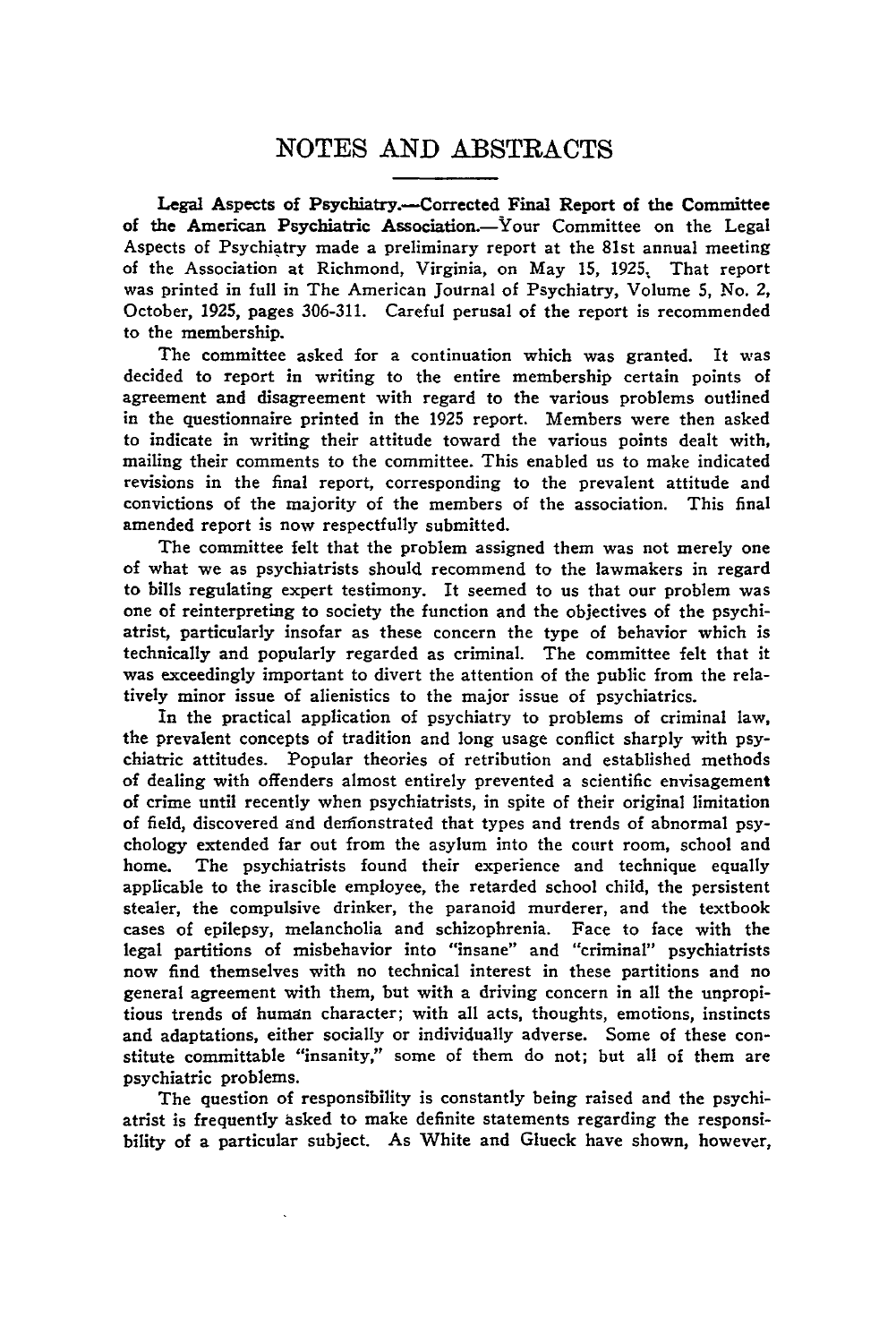the conception of responsibility is exceedingly vague. In a strictly legal sense it probably means the capacity to change one's conduct in response to the direction of certain painful associations. **Of** course this is not the sensc in which the public understands it or uses it. In the latter case it is merely an echo, the antiquated crystallization of primitive and infantile reactions known as talion law. **Of** course no scientist has a moment's consideration for such emotionally determined policies or mystical concepts of atonement. There was a time when even inanimate objects were held to this kind of accountability. If a man tripped over a chair and injured himself, the chair was "responsible," and must be punished **by** being burned or broken. Until comparatively recent times animals were held responsible for injuries they committed; they were tried and convicted and formally sentenced. But ultimately inanimate things and animals came to be exempted from the ritual of responsibility, and slowly but progressively children, idiots, and finally most of the "insane" were likewise exempted. Various curious tests then had to be decided upon to determine the "responsibility" of persons suspected of "insanity" (or an "irresponsible" "insanity"). Once they were compared in appearance and conduct with wild beasts, later with the "mentality" of a 14-year-old child. This was actually the criterion of "responsibility"! Current even today in many states is the slightly less hoary "right or wrong" test, persisting in spite of common knowledge that people are actuated **by** various compulsions to do things they themselves regard as wrong in the most shameful sense. Psychiatrists realize that the capacity to feel remorse does not imply power to control conduct.

The legal problem of responsibility evidently involves the philosophical problem of "free-will." Philosophy still debates the different issues of the question and science can hardly assume to give a final answer to them now. But the law stubbornly maintains that the question is closed. According to the law, all persons of certain categories possess absolute freedom of will, and all persons of other categories possess none. Neither science nor philosophy can accept such a conclusion.

The scientist then, really cannot answer as to legal "responsibility," and he does not wish to participate in the ritual of "punishment." (Several members **bf** the committee emphasize our professional interest in observing how it gratifies the craving of the crowd for atonement through vicarious suffering.) For his patients the psychiatrist seeks, not retributive action, but diagnosis and scientific attempt at therapy. This, in a sense, is an "inhuman" attitude, in that it is a departure from the instinctive mechanism that rules most of humanity; the clamor **for** vengeance is more "human." But treatment may sometimes be as painful as the sacrifice prescribed **by** the legal ritual. Opening a boil or setting a fracture may be painful, and the psychiatrist, too, may prescribe painful treatment, but it is never punishment (retributive).

The committee felt, therefore, that the bill covering the question of criminal responsibility was a problem upon which there was at the present time insufficient information and insufficient general agreement. Most of the members of the committee felt that the word "responsibility," as well as the word "insanity," and other similar static concepts should be eliminated entirely and endeavor made to determine rather the capabilities and incapa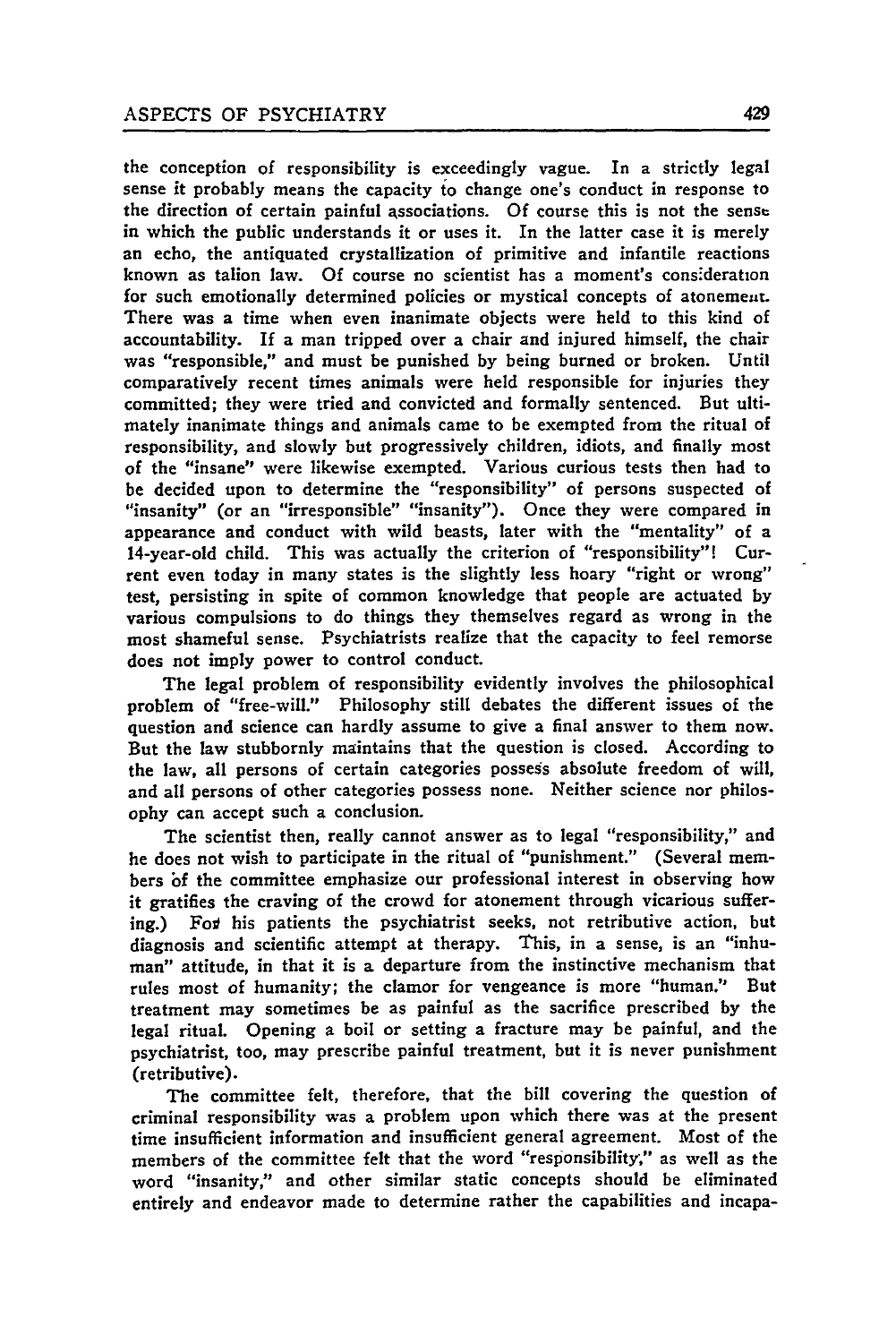bilities of the accused, or a specification of whether or not the mental status (disease, defect, trend, etc.) of the offender was likely to lead to neglect or danger to himself or to others.

For this reason the proposal of the American Institute for Criminal Law and Criminology was not wholly approved. It was regarded as a good beginning step but it has two flaws, one of which is that it perpetuates the ambiguous and metaphysical term "responsibility"; the other is that it insists upon a particular state of mind without being able to define it. The committee has given careful attention to Sheldon Glueck's excellent book on Mental Disease and the Criminal Law and recommends it to the study of all members as a presentation of the legal status of various problems involved, without particularly favoring the author's specific recommendations for legal reform.

With regard to the burning question of expert testimony, the committee was in almost unanimous agreement that the recent Massachusetts laws offered the best practical technique so far presented. The committee is favorably impressed **by** both the Masssachusetts and California laws. Various defects will no doubt appear; it is perhaps questionable whether sufficient examination is provided for and whether there is sufficient latitude for recommendations. Psychiatrists certainly do not wish to be limited to "Yes" or "No" reports, i. e., to specify whether or not a man should be sentenced. It is rather a question of how he should be handled, where he should be kept, or what he should be given to do. The problem of sufficient remuneration is another question involved to which the committee had no time to give. That these laws have faults is certain, but they represent an enormous step in advance, and they anticipate nearly all of the defects and faults of the present system of expert psychiatric testimony in criminal trials. Whatever the precise legal procedure adopted, the committee felt it imperative that all judges be authorized (obliged) to request psychiatric advice, the examinations to be made conjointly, the reports to be made in writing, and the remuneration to be made from public funds.

The committee unanimously favored an attempt to codify the commitment laws of the various states. "Insanity" has come to mean nothing but certifiability, i. e., the desirability of enforced hospitalization. It seems quite unnecessary to have a score of different methods for determining the desirability of this step. The committee recognizes, however, the great practical difficulties in achieving this codification, and has no specific ways and means to suggest.

The following suggestions were made **by** members of the committee in regard to possible projects for our Association in a furtherance of the aims **of** public education referred to above:

**(1)** That the American Psychiatric Association delegate a committee to .ublish a volume on the present status of our knowledge concerning criminality and outline a standard procedure. This committee should cooperate with **the** National Committee for Mental Hygiene and the American Bar Association.

(2) That there be correlated herewith the practices in foreign countries as England, France and Germany.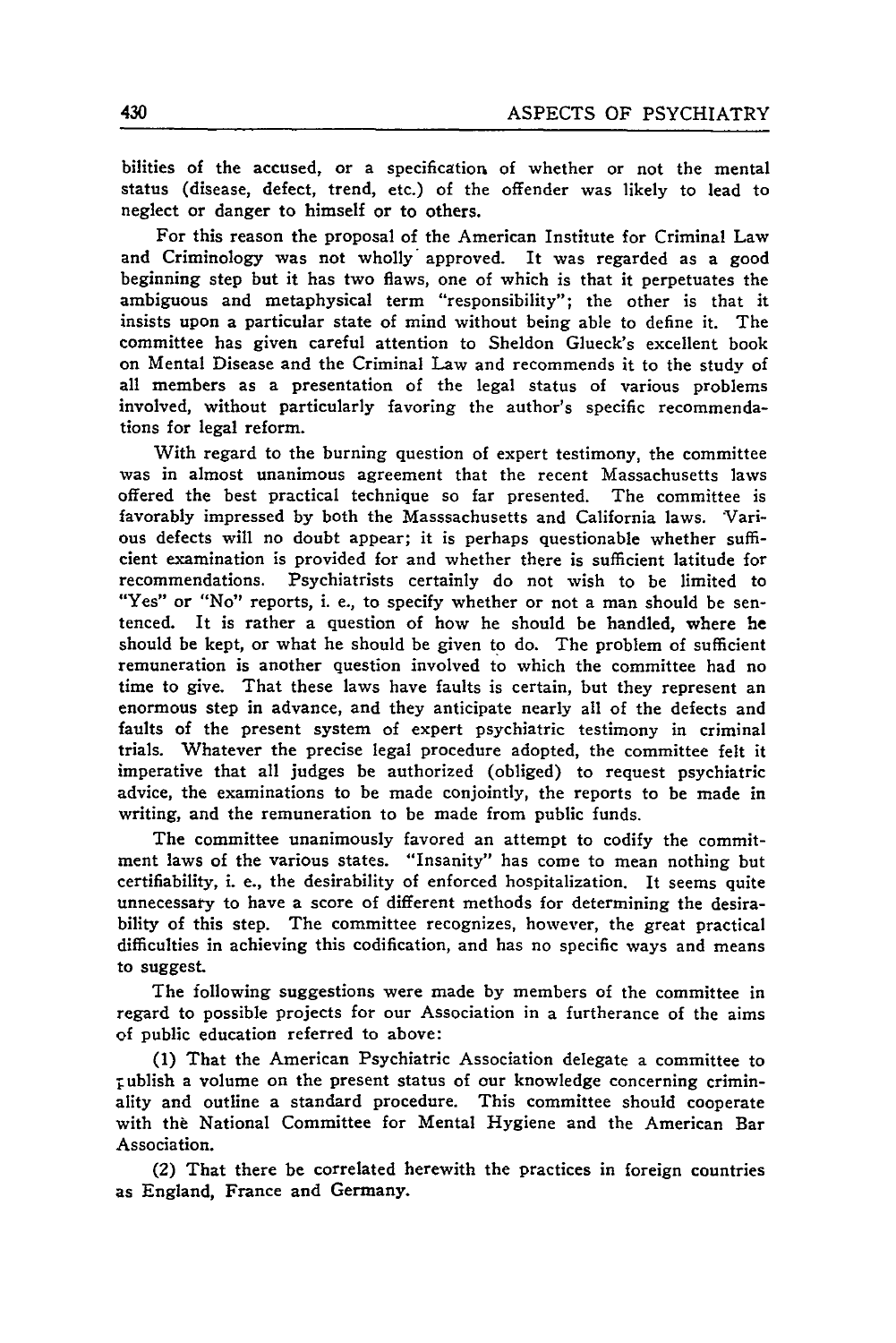**(3)** That a survey be made of the present work of psychiatric clinics in association with courts and prisons and the results published, particularly with reference to the practical achievements of these clinics. The public knows little enough of psychiatric theories in regard to crime, but it knows even less about the medical work that is already being done in many places; hence such a study would not only afford a convenient and much needed reference for the use of social workers, legislators, judges, psychiatrists, etc., but would also serve as a basis for the dissemination of valuable educative information to an uninformed but eager public.

(4) That the American Psychiatric Association cooperate with the National Research Council, which is already considering research problems along this line and that a representative of the American Psychiatric Association be selected to function on the National Research Council.

**(5)** That this association should encourage uniformity of clinical statistics in prisons through contact with the American Prison Association.

**(6)** That there be an obligatory published review of the cases in which members of this association testify.

**(7)** That an annual report of cases, clinics, and of the situation in general, be presented to the American Psychiatric Association.

**(8)** That The Journal of the American Medical Association be assisted **by** the American Psychiatric Association in presenting to its readers a comprehensive and progressive account of psychiatry and criminology with the aim of educating the medical profession itself in psychiatric and criminologic problems.

These suggestions merit further discussion.

For the present, your committee specifically recommends the following proposals for immediate action:

**(1)** That the American Psychiatric Association go on record as favoring certain types of legislation such as the recent Massachusetts enactment which put the psychiatrist in a position of counselling the legal authorities as to the disposal of social offenders..

(2) That the American Psychiatric Association set up, agree upon, and publish official standard qualifications of medico-legal experts, and that it maintain a published list of such qualified experts, revised annually, for the convenience of court selection.

**(3)** That the American Psychiatric Association, in its annual conventions, give more attention to the problem of psychiatry as applied to crime and other behavior disorders, including demonstrations of the work being done in penal and correctional institutions, behavior and child guidance clinics and psychiatric clinics associated with criminal courts.

(4) That the American Psychiatric Association foster an attack on certain pressing problems of research in this field, particularly (a) the working out of a useful nosological classification of mental disorders which will take into consideration behavior pathology not now definitely defined or classified from a psychiatric standpoint, and **(b)** the analysis of the medico-legal situation in the various states of this country with particular reference to psychiatry,

**(5)** That the American Psychiatric Association advocate the association of a psychiatrist or a psychiatric clinic with every penal institution and with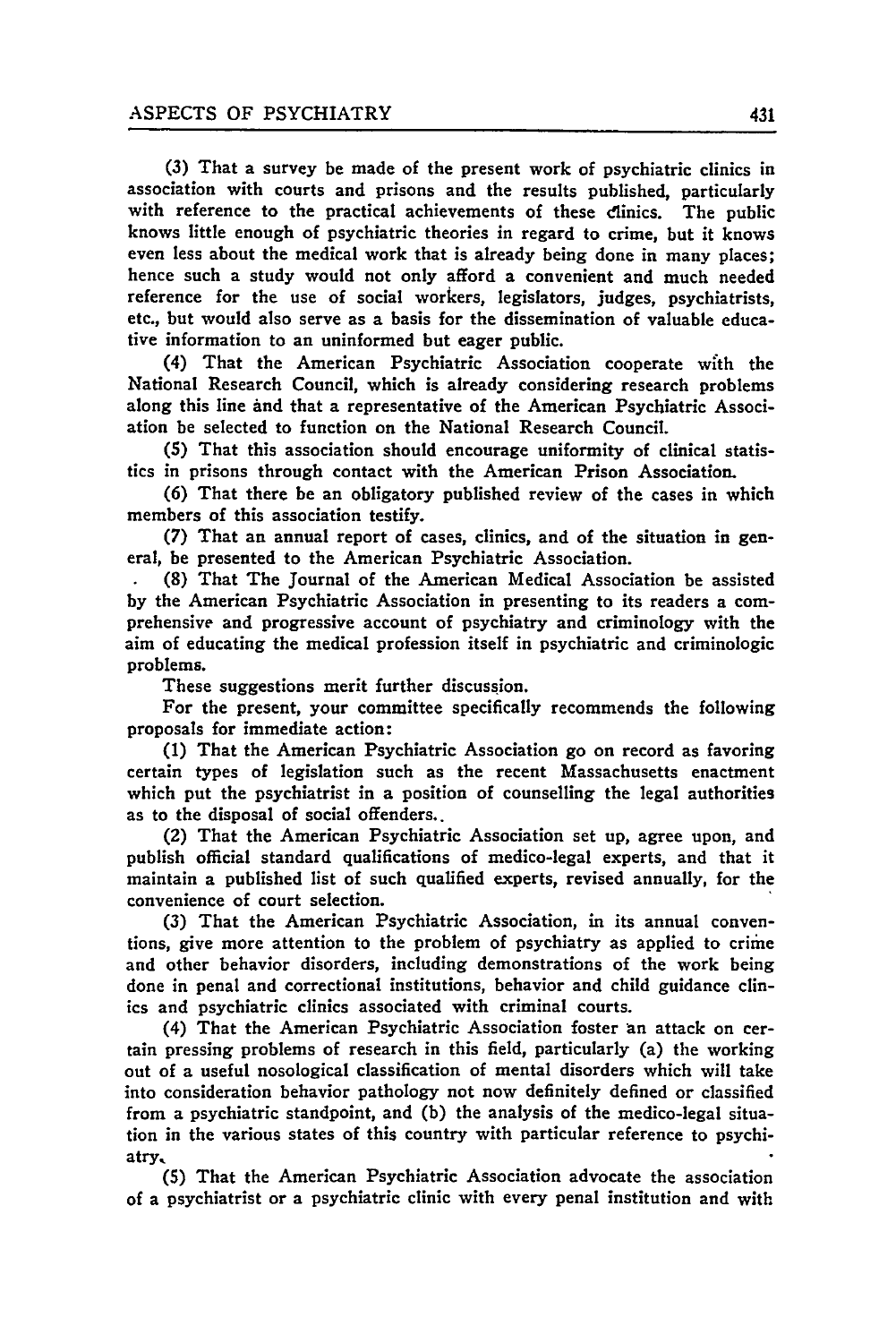every criminal court, to act in an advisory and consulting capacity without administrative duties, and that it-advocate the teaching of courses in Criminology in both law schools and medical schools by psychiatrists.

(6) That the American Psychiatric Association maintain a central bureau, either in the form of a standing committee or in the form of a fulltime paid secretary, to aid in disseminating to the medical and lay public, in a dignified and accurate manner, news of the actual and potential contributions of psychiatry to present-day social life, perhaps cooperating with the National Committee for Mental Hygiene. Such a bureau should publish from time to time an official bulletin containing official statements of psychiatric attitude and opinion available to newspapers, magazines and the public at large.

(7) That the American Psychiatric Association officially accept, endorse and subscribe to the following statement of the present attitude of the members of this association toward the problems now under consideration and give it wide circularization.

## *Ofiicial Statement of Position*

WE BELIEVE-

**(1)** THAT the psychiatrists's chief concern is with the understanding and evaluating of the social and individual factors entering into failures in human life adaptations.

(2) THAT crime is a designation for one group of such adaptation failures, and hence falls definitely within the focus of psychiatry, not excluding, of course, certain other branches of science.

(3) THAT crime as well as other behavior and characterologic aberrancies can be scientifically studied, interpreted and controlled.

(4) THAT this study includes a consideration of the hereditary, physical, chemical, biological, social and psychological factors entering into the personality concerned throughout his life as well 'as (merely) in the specific "criminal" situation.

**(5)** THAT from a study of such data we are enabled in many cases to direct an attack upon one or more of the factors found to be active ih **.** specific case to effect an alteration of the behavior in a propitious direction; while in other cases where this is not possible we are able in the light of past experience and discovered laws to foresee the probabilities to a degree sufficient to make possible proper provision against subsequent (further) injuries to society. **By** the same experience and laws we are enabled in still other cases to detect and endeavor to prevent the development of potential criminality.

(6) THAT these studies can be made with proficiency only **by** those properly qualified, i. e., scientists who have made it their life interest and study to understand and treat behavior disorders.

(7) THAT this point of view requires certain radical changes in legal procedure and legislative enactment, insuring the following provisions:

(a) The court appointment, from a qualified list, of the psychiatrists testifying in regard to the mental status, mechanisms, or capabilities of a prisoner; with opportunity for thorough psychiatric examination using such